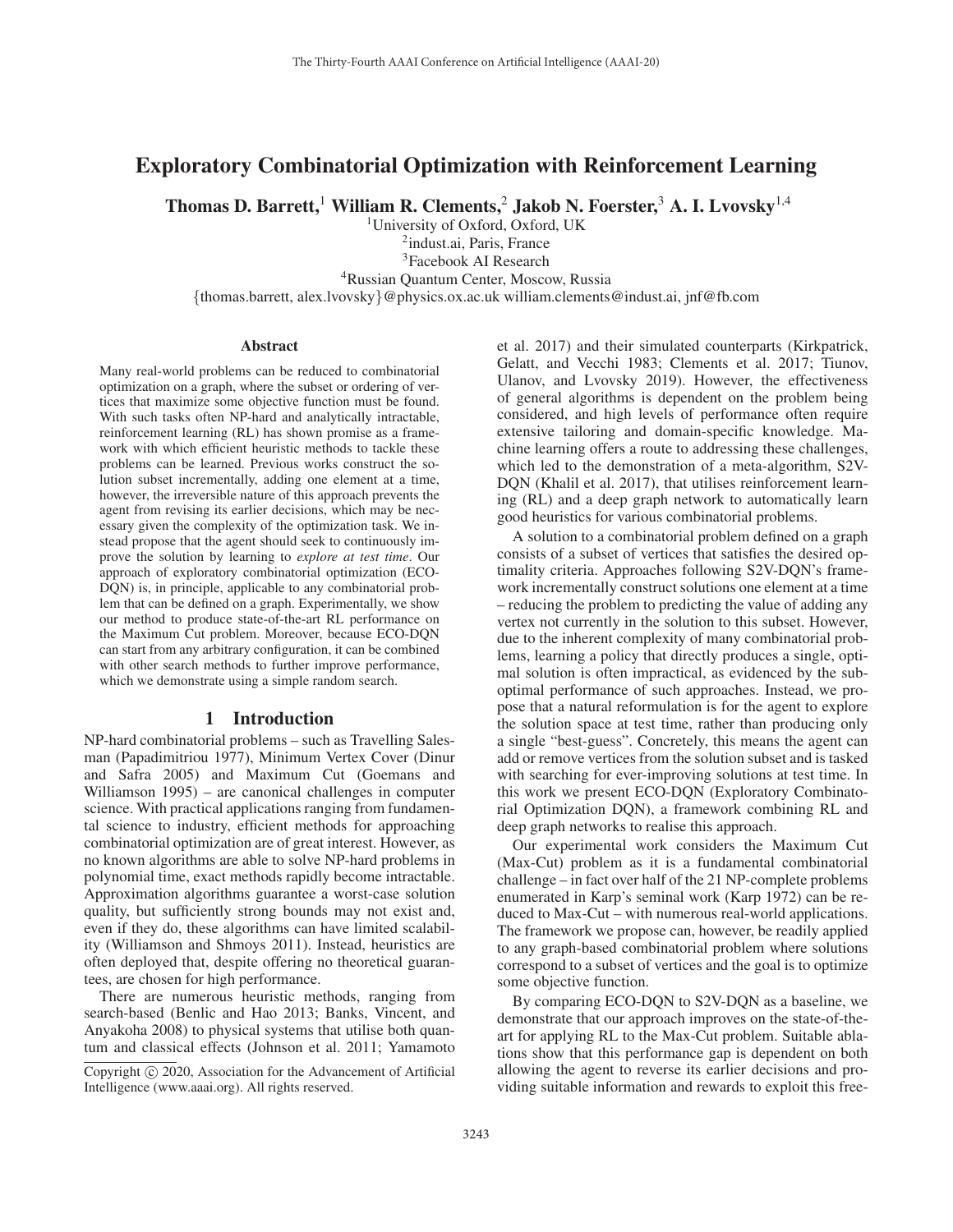dom. Moreover, ECO-DQN can be initialised in any state (i.e. will look to improve on any proposed solution) and, as a consequence, has the flexibility to be either deployed independently or combined with other search heuristics. For example, we achieve significant performance improvements by simply taking the best solution found across multiple randomly initialised episodes. ECO-DQN also generalises well to graphs from unseen distributions. We obtain very strong performance on known benchmarks of up to 2000 vertices, even when the agent is trained on graphs an order of magnitude smaller and with a different structure.

### Related Work

A formative demonstration of neural networks for combinatorial optimization (CO) was the application of Hopfield networks to the Travelling Salesman Problem (TSP) by Hopfield and Tank (1985). They mapped  $N$ -city problems to  $N \times N$  graphs (networks) with each vertex,  $v_{ij}$ , a binary variable denoting whether city  $i$  is the  $j$ -th to be visited, and the edges connecting vertices proportional to the distance between cities. Although the results of Hopfield and Tank were contested by Wilson and Pawley (1988), there followed a period active research into neural networks for CO that lasted for over a decade (Smith 1999). During this time, RL techniques were first by applied to CO by Zhang and Diettench (1995), who considerer the NP-hard job-shop problem (of which the TSP is a specific case).

More recently, Bello *et al.* (2016) used policy gradients to train pointer networks (Vinyals, Fortunato, and Jaitly 2015), a recurrent architecture that produces a softmax attention mechanism (a "pointer") to select a member of the input sequence as an output. However, this architecture did not reflect the structure of problems defined over a graph, which Khalil *et al.* (2017) addressed with S2V-DQN, a general RLbased framework for CO that uses a combined graph embedding network and deep Q-network. Mittal *et al.* (2019) developed these ideas further by modifying the training process: first training an embedding graph convolution network (GCN), and then training a Q-network to predict the vertex (action) values. This is orthogonal to our proposal which considers the framework itself, rather than the training procedure, and, in principle, appears to be compatible with ECO-DQN.

Another current direction is applying graph networks for CO in combination with a tree search. Li *et al.* (2018) combined a GCN with a guided tree-search in a supervised setting, i.e. requiring large numbers of pre-solved instances for training. Very recently, Abe *et al.* (2019) trained a GCN using Monte-Carlo tree search as a policy improvement operator, in a similar manner to AlphaGo Zero (Silver et al. 2017), however, this work does not consider the Max-Cut problem.

#### 2 Background

## Max-Cut Problem

The Max-Cut problem is to find a subset of vertices on a graph that maximises the total number of edges connecting vertices within this subset to vertices not in this subset (the cut value). In this work we consider the more general

weighted version of this problem, where each edge in the graph is assigned a weight and the objective is to maximise the total value of cut edges. Formally, for a graph,  $G(V, W)$ , with vertices  $V$  connected by edges  $W$ , the Max-Cut problem is to find the subset of vertices  $S \subset V$  that maximises  $C(S, G) = \sum_{i \in S, j \in V \setminus S} w_{ij}$  where  $w_{ij} \in W$  is the weight of the edge connecting vertices  $i$  and  $j$ .

This is not simply a mathematical challenge as many real world applications can be reduced to the Max-Cut problem, including protein folding (Perdomo-Ortiz et al. 2012), investment portfolio optimization (Elsokkary et al. 2017; Venturelli and Kondratyev 2018) (specifically using the Markowitz (1952) formulation), and finding the ground state of the Ising Hamiltonian in physics (Barahona 1982).

#### Q-learning

As is standard for RL, we consider the optimization task as a Markov decision process (MDP) defined by the 5-tuple  $(S, A, T, R, \gamma)$ . Here, S denotes the set of states, A is the set of actions,  $\mathcal{T}: \mathcal{S} \times \mathcal{A} \times \mathcal{S} \rightarrow [0, 1]$  is the transition function,  $\mathcal{R}: \mathcal{S} \to \mathbb{R}$  the reward function and  $\gamma \in [0, 1]$  is the discount factor. A policy,  $\pi : \mathcal{S} \to [0, 1]$ , maps a state to a probability distribution over actions. The Q-value of a given state-action pair,  $(s \in S, a \in A)$ , is then given by the discounted sum of immediate and future rewards

$$
Q^{\pi}(s, a) = \mathbb{E}\left[\sum_{t=0}^{\infty} \gamma^t \mathcal{R}(s_t) \middle| s_0 = s, a_0 = a, \pi\right], \quad (1)
$$

where  $s_0$  and  $a_0$  correspond to the initial state and action taken, with future actions chosen according to the policy,  $\pi$ .

A deep Q-network (Mnih et al. 2015) (DQN) provides a function  $Q(s, a; \theta)$ , where  $\theta$  parameterises the network, which is trained to approximate  $Q^*(s, a) \equiv \max_{\pi} Q^{\pi}(s, a)$ , the Q-values of each state-action pair when following the optimal policy. Once trained, an approximation of the optimal policy can be obtained simply by acting greedily with respect to the predicted Q-values,  $\pi(s; \theta) = \operatorname{argmax}_{a'} Q(s, a'; \theta).$ 

#### Message Passing Neural Networks

Our choice of deep Q-network is a message passing neural network (MPNN) (Gilmer et al. 2017). This is a general framework of which many common graph networks are specific implementations. Each vertex in the graph,  $v \in V$ , is represented with an *n*-dimensional embedding,  $\mu_v^k$ , where k labels the current iteration (network layer). These are initialised, by some function  $I$ , from an input vector of observations,  $x_v$ , as  $\mu_v^0 = I(x_v)$ . During the message-passing phase, the embeddings are repeatedly updated with information from neighbouring vertices,  $N(v)$ , according to

$$
m_v^{k+1} = M_k(\mu_v^k, \{\mu_u^k\}_{u \in N(v)}, \{w_{uv}\}_{u \in N(v)}), \quad (2)
$$
  
<sub>k+1</sub> <sub>L, t, k, k+1</sub>

$$
\mu_v^{k+1} = U_k(\mu_v^k, m_v^{k+1}),\tag{3}
$$

where  $M_k$  and  $U_k$  are message and update functions, respectively. After K rounds of message passing, a prediction is produced by some readout function, R. In our case this prediction is the set of Q-values of the actions corresponding to "flipping" each vertex, i.e. adding or removing it from the solution subset  $S, \{Q_v\}_{v \in V} = R(\{\mu_u^K\}_{u \in V})$ .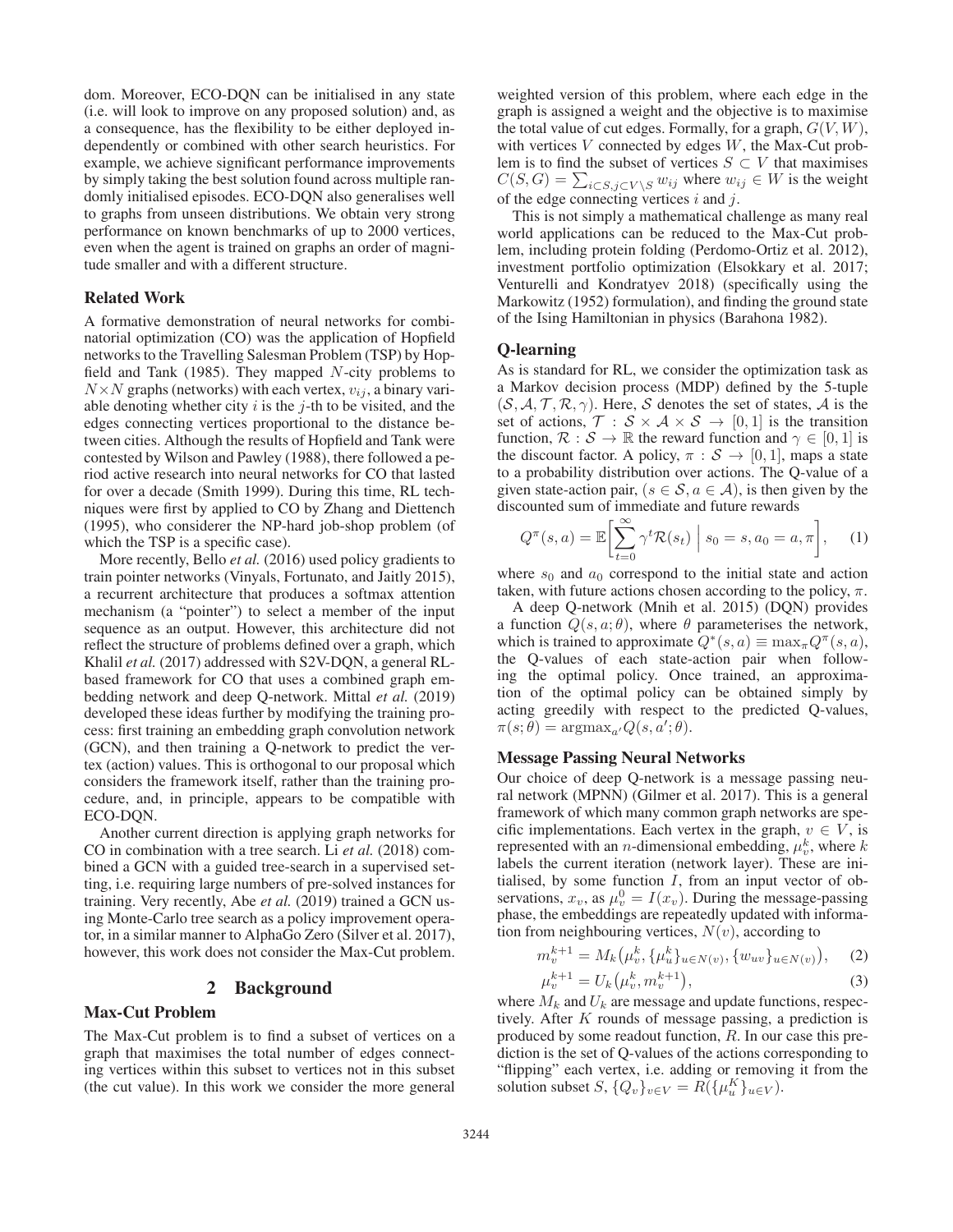## 3 Exploiting Exploration

One straightforward application of Q-learning to CO over a graph is to attempt to directly learn the utility of adding any given vertex to the solution subset. This formalism, which is followed by S2V-DQN and related works, incrementally constructs a solution by adding one vertex at a time to the subset, until no further improvement can be made. However, the complexity of NP-hard combinatorial problems means it is challenging to learn a single function approximation of  $Q<sup>*</sup>(s, a)$  that generalises across the vast number of possible graphs. Therefore, as vertices can only be added to the solution set, policies derived from the learnt Q-values, such as a typical greedy policy, will likely be sub-optimal.

In this work we present an alternative approach where the agent is trained to explore the solution space at test time, seeking ever-improving states. As such, the Q-value of either adding or removing a vertex from the solution is continually re-evaluated in the context of the episode's history. Additionally, as all actions can be reversed, the challenge of predicting the true value of a vertex "flip" does not necessarily result in sub-optimal performance. The fundamental change distinguishing our approach, ECO-DQN, from previous works can then be summarised as follows: *instead of learning to construct a single good solution, learn to explore for improving solutions*.

However, simply allowing for revisiting the previously flipped vertices does not automatically improve performance. The agent is not immediately able to make more informed decisions, nor can it reach previously unobtainable solutions. Instead, further modifications are required to leverage this freedom for improved performance, which we now discuss.

Reward Shaping. The objective of our exploring agent is to find the best solution (highest cut-value) at any point within an episode. Formally, the reward at state  $s_t \in S$ is given by  $\mathcal{R}(s_t) = \max(C(s_t) - C(s^*), 0)/|V|$ , where  $s^* \in S$  is the state corresponding to the highest cut value previously seen within the episode,  $C(s^*)$  (note that we implicitly assume the graph,  $G$ , and solution subset,  $S$ , to be included in the state). As continued exploration is desired, even after a good solution is found, there is no punishment if a chosen action reduces the cut-value. The reward is normalised by the total number of vertices,  $|V|$ , to mitigate the impact of different reward scales across different graph sizes. We use a discount factor of  $\gamma = 0.95$  to ensure the agent actively pursues rewards within a finite time horizon.

As our environment only provides a reward when a new best solution is found, after an initial period of exploration, these extrinsic rewards can be sparse, or absent, for the remainder of the episode. We therefore also provide a small intermediate reward of  $1/|V|$  whenever the agent reaches a locally optimal state (one where no action will immediately increase the cut value) previously unseen within the episode. In addition to mitigating the effect of sparse extrinsic rewards, these intrinsic rewards also shape the exploratory behaviour at test time. There are far more states than could be visited within our finite episodes, the vast majority of which are significantly sub-optimal, and so it is useful to focus on a subset of states known to include the global optimum. As local optima in combinatorial problems are typically close to each other, the agent learns to "hop" between nearby local optima, thereby performing a in-depth local search of the most promising subspace of the state space (see figure 2c).

**Observations** A Q-value for flipping each vertex is calculated using seven observations,  $(x_v \in \mathbb{R}^7)$ , derived from the current state, with a state corresponding to both the target graph,  $G(V, W)$ , and the current subset of vertices assigned to the solution set,  $S \subset V$ . These observations are:

- 1. Vertex state, i.e. if  $v$  is currently in the solution set,  $S$ .
- 2. Immediate cut change if vertex state is changed.
- 3. Steps since the vertex state was last changed.
- 4. Difference of current cut-value from the best observed.
- 5. Distance of current solution set from the best observed.
- 6. Number of available actions that immediately increase the cut-value.
- 7. Steps remaining in the episode.

Observations (1-3) are local, which is to say they can be different for each vertex considered, whereas (4-7) are global, describing the overall state of the graph and the context of the episode. The general purposes of each of the observations are: (1-2) provide useful information for determining the value of selecting an action; (3) provides a simple history to prevent short looping trajectories; (4-6) ensure the extrinsic and intrinsic rewards are Markovian; and (7) accounts for the finite episode duration.

## **Experiments**

Experimental details. In this work we train and test the agent on both Erdős-Rényi (Erdős and Rényi 1960) and Barabasi-Albert (Albert and Barabási 2002) graphs with edges  $w_{ij} \in \{0, \pm 1\}$ , which we refer to as ER and BA graphs, respectively. Training is performed on randomly generated graphs from either distribution, with each episode considering a freshly generated instance. The performance over training (i.e. all learning curves) is evaluated as the mean of a fixed set of 50 held-out graphs from the same distribution. Once trained, the agents are tested on a separate set of 100 held-out validation graphs from a given distribution.

During training and testing, every action taken demarks a timestep,  $t$ . For agents that are allowed to take the same action multiple times (i.e. ECO-DQN and selected ablations), which for convenience we will refer to as *reversible* agents, the episode lengths are set to twice the number of vertices in the graph,  $t = 1, 2, \ldots, 2|V|$ . Each episode for such agents is initialised with a random subset of vertices in the solution set. By contrast, agents that can only add vertices to the solution set (*irreversible* agents, i.e. S2V-DQN and selected ablations) are initialised with an empty solution subset. These agents keep selecting actions greedily even if no positive Q-values are available until  $t = |V|$ , to account for possible incorrect predictions of the Q-values. In both cases the best solution obtained at any timestep within the episode is taken as the final result. To facilitate direct comparison,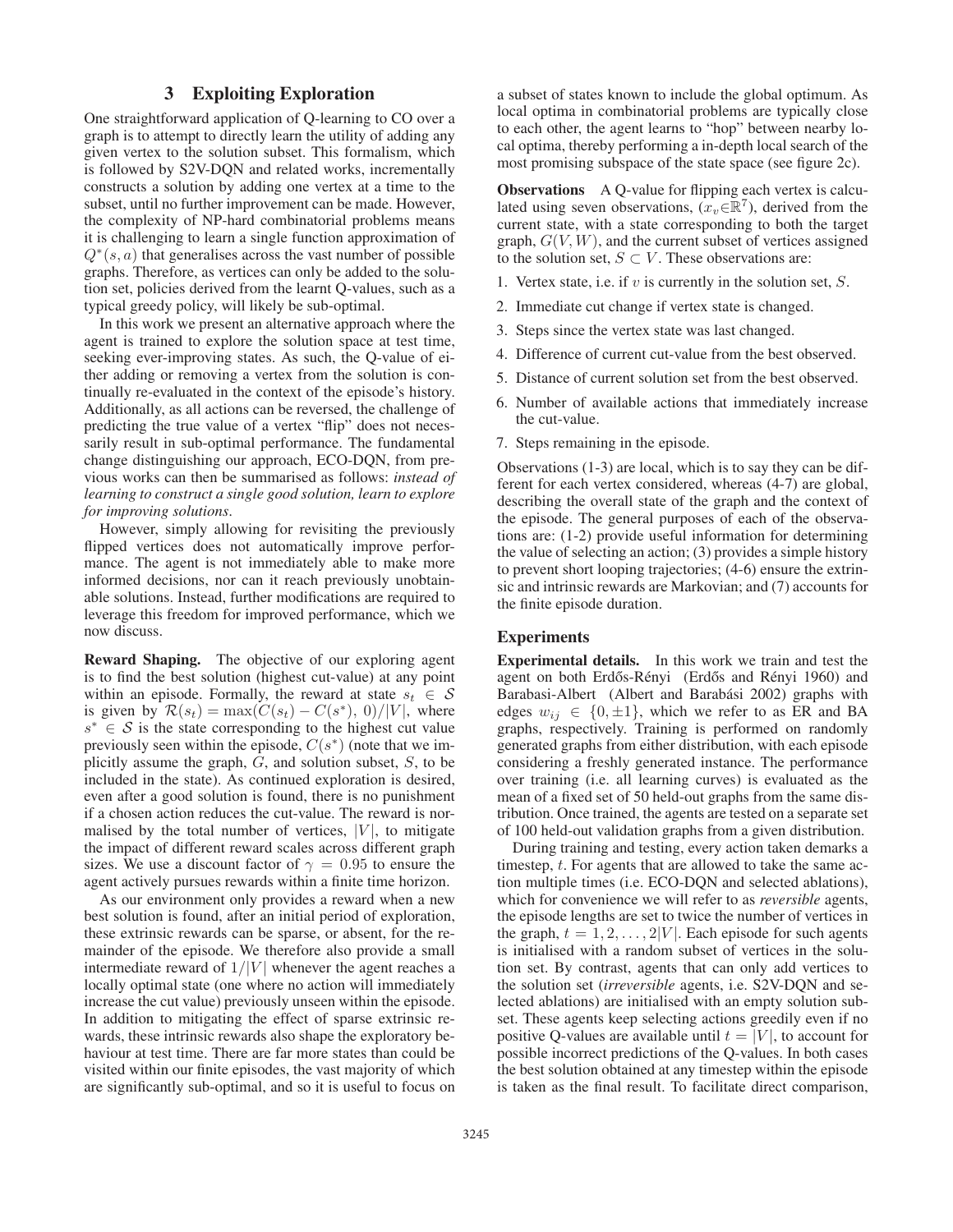

Figure 1: Performance comparison of ECO-DQN and baselines. (a) Learning curves, averaged over 5 seeds, when training on 40-vertex ER graphs. (b-c) Approximation ratios for ER and BA graphs with different numbers of vertices,  $|V|$ . We report the mean approximation ratios over the 100 validation graphs, along with the distance to the upper and lower quartiles.

ECO-DQN and S2V-DQN are implemented with the same MPNN architecture, with details provided in the Appendix.

Benchmarking details We compare the performance of ECO-DQN to a leading RL-based heuristic, S2V-DQN. To interpret the performance gap, we also consider the following ablations, which together fully account for the differences between our approach and the baseline  $(ECO-DQN \equiv S2V-DQN+RevAct+ObsTun+IntRew).$ 

- *Reversible Actions* (RevAct): Whether the agent is allowed to flip a vertex more than once. For irreversible agents we follow S2V-DQN and use  $\gamma=1$ .
- *Observation Tuning* (ObsTun): Observations (2-7) from the list above that allow the agent to exploit having reversible actions. Also, in the absence of ObsTun, the rewards used are simply the (normalised) immediate change in cut value,  $\mathcal{R}(s_t) = (C(s_t) - C(s_{t-1}))/|V|$ , which is necessary as without observations (4-5) the ECO-DQN reward structure is non-Markovian.
- *Intermediate Rewards*(IntRew): Whether the agent is provided with the small intermediate rewards for reaching new locally optimal solutions.

As an additional benchmark we also implement the Max-CutApprox (MCA) algorithm. This is a greedy algorithm, choosing the action (vertex) that provides the greatest immediate increase in cut value until no further improvements can be made. We consider two modifications of MCA. The standard application, which we denote MCA-irrev, is irreversible and begins with an empty solution set. The alternative algorithm, MCA-rev, starts with a random solution set and allows reversible actions.

We use the approximation ratio –  $C(s^*)/C(s_{\text{opt}})$ , where  $C(s_{\text{opt}})$  is the cut-value of the true optimum solution – of each approach as a metric of solution quality. Exact methods are intractable for many of the graph sizes we use, therefore we apply a battery of optimization approaches to each graph and take the best solution found by any of them as the "optimum" solution. Specifically, in addition to ECO-DQN, S2V-DQN and the MCA algorithms, we use CPLEX, an industry standard integer programming solver, and a pair of recently developed simulated annealing heuristics by Tiunov

*et al.* (2019) and Leleu *et al.* (2019). Details of these implementations and a comparison of their efficacy can be found in the Supplemental Material.

Performance benchmarking. Figure 1a shows learning curves of agents trained on ER graphs of size  $|V| = 40$ , where it can be seen that ECO-DQN reaches a significantly higher average cut than S2V-DQN. Removing either reversible actions (RevAct) or the additional observations (ObsTun) reduces the performance below that of S2V-DQN, underlining our previous assertion that obtaining state-ofthe-art performance requires not only that the agent be allowed to reverse its previous actions, but also that it be suitably informed and rewarded to do so effectively. Intermediate rewards (IntRew) are seen to speed up and stabilise training. They also result in a small performance improvement, however this effect becomes clearer when considering how the agents generalise to larger graphs (see figures 3a and 3b).

Figures 1b and 1c show the performance of agents trained and tested on graphs with up to 200 vertices. We see that ECO-DQN has superior performance across most considered graph sizes and structures. Both ECO-DQN and S2V-DON have similar computational costs per action, with extended performance comparisons provided in the appendix.

Intra-episode behaviour. We now consider how this strong performance is achieved by examining the intraepisode behaviour of an agent trained and tested on 200 vertex ER graphs. The larger graph size is chosen as it provides greater scope for the agent to exhibit non-trivial behaviour. Figure 2a highlights the trajectories taken by the trained agent on graphs from the validation set. Whilst the overall trend is towards higher cut-values, the fluctuations show that the agent has learnt to search for improving solutions even when this requires sacrificing cut-value in the short-term. Further analysis of the agent's behaviour is presented in figures 2b and 2c which show the action preferences and the types of states visited, respectively, over the course of an optimization episode.

From figure 2b, we see that the fully trained agent regularly chooses actions that do not correspond to the greatest immediate increase in the cut-value (Non-Greedy), or even that decrease the cut value (Negative). Moreover, the agent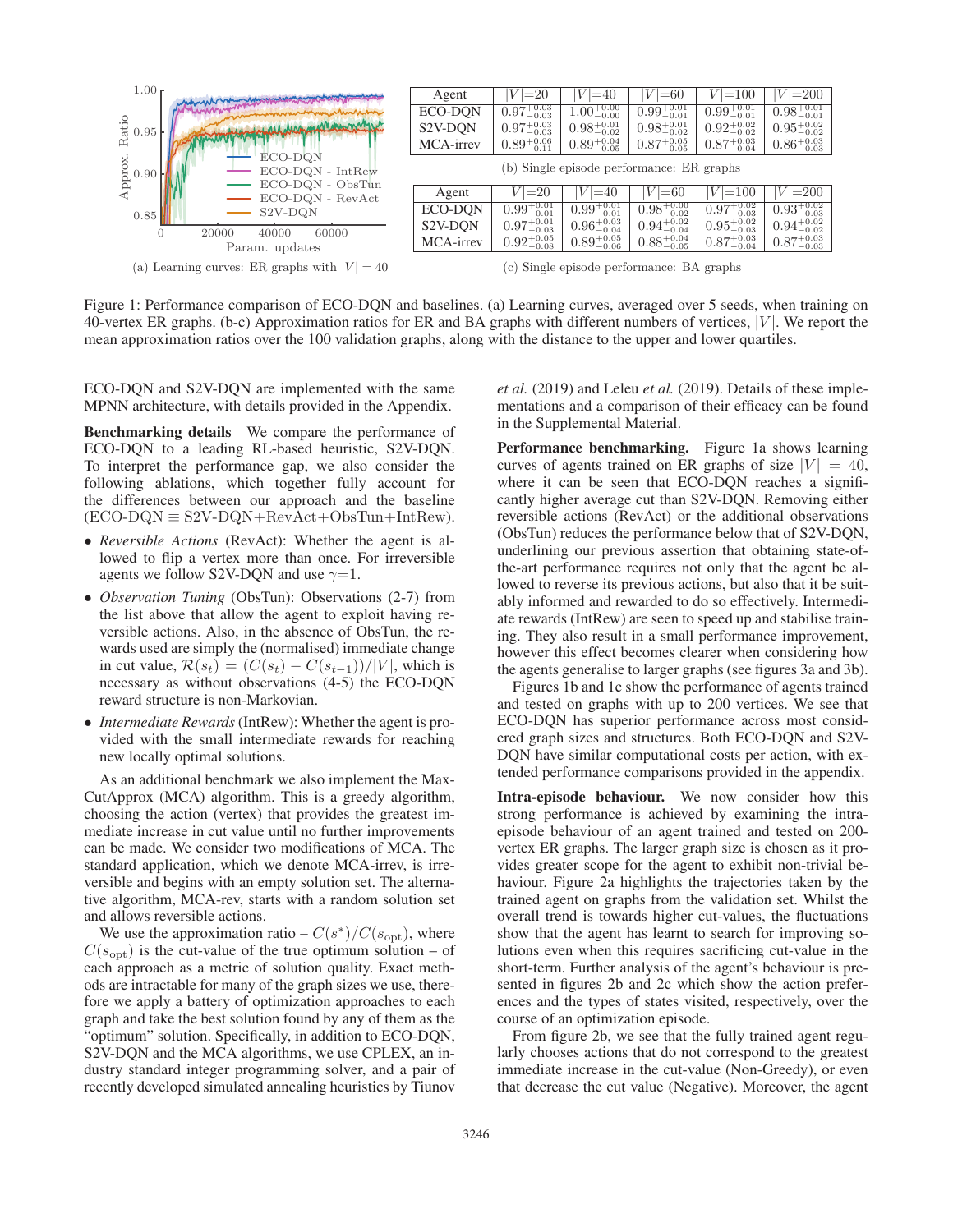

Figure 2: Intra-episode behaviour averaged across all 100 instances from the validation set for ER graphs with  $|V| =$ 200. (a) Mean (dashed) and range (shaded) of all trajectories, with three examples (solid) shown for reference. (b) The probability that the chosen action has already been taken within the episode (Repeats), does not provide the greatest immediate reward (Non-Greedy) or reduces the cut-value (Negative). (c) The probability that the current state is locally optimal (Locally Optimal), has already been visited within the episode (Revisited), and that the best solution that will be found within the episode has already been seen (MC found). The behaviour is shown at three points during training: when performance is equivalent to that of MCAirrev (dotted) or S2V-DQN (dashed), and when fully trained (solid). (b-c) use a 10-step moving average over all graphs (trajectories) in the validation set, however, the shaded errors are only shown for the fully trained agent in (c).

also moves the same vertex in or out of the solution set multiple times within an episode (Repeats), which suggests the agent has learnt to explore multiple possible solutions that may be different from those obtained initially.

This is further emphasised in figure 2c where we see that, after an initial period of exploration, the agent searches through the solution space, repeatedly moving in and out of locally optimal (Locally Optimal) solutions whilst minimising the probability that it revisits states (Revisited). By comparing the agent at three points during training (fully trained and when performance level is equivalent to either MCAirrev or S2V-DQN), we see that this behaviour is learnt. Weaker agents from earlier in training revisit the same states far more often, yet find fewer locally optimal states. The probability that the fully-trained agent has already found the best solution it will see in the episode (MC found) grows monotonically, implying that the agent finds ever better solutions while exploring. Indeed, for this agent, simply increasing the number of timesteps in an episode from  $2|V|=400$ to  $4|V|$  is seen to increase the average approximation ratio from  $0.98^{+0.01}_{-0.01}$  to  $0.99^{+0.01}_{-0.01}$ . The range quoted for these approximation ratios corresponds to the upper and lower quartiles of the performance across all 100 validation graphs.

## 4 Leveraging Variance

Changing the initial subset of vertices selected to be in the solution set can result in very different trajectories over the course of an episode. An immediate result of this stochasticity is that performance can be further improved by running multiple episodes with a distribution of initialisations, and selecting the best result from across this set.

## **Experiments**

We optimize every graph using 50 randomly initialised episodes. At the same time, we make the task more challenging by testing on graphs that are larger, or that have a different structure, from those on which the agent was trained. This ability to generalise to unseen challenges is important for the real-world applicability of RL agents to combinatorial problems where the distribution of optimization tasks may be unknown or even change over time.

Generalisation to unseen graph types. Figures 3a and 3b show the generalisation of agents trained on 40 vertices to systems with up to 500 vertices for ER and BA graphs, respectively. (Generalisation data for agents trained on graphs of sizes ranging from  $|V| = 20$  to  $|V| = 200$  can be found in the Appendix.) ECO-DQN is compared to multiple benchmarks, with details provided in the caption, however there are three important observations to emphasise. Firstly, reversible agents outperform the irreversible benchmarks on all tests, with the performance gap widening with increasing graph size. This is particularly noticeable for BA graphs, for which the degrees of each vertex in the graph tend to be distributed over a greater range than for ER graphs, where S2V-DQN fails to generalise in any meaningful way to  $|V| > 200$ .

Secondly, for the reversible agents it is clear that using multiple randomly initialised episodes provides a significant advantage. As ECO-DQN provides near-optimal solutions on small graphs within a single episode, it is only on larger graphs that this becomes relevant. However, it is noteworthy that even the simple MCA-rev algorithm, with only a relatively modest budget of 50 random initialisations, outperforms a highly trained irreversible heuristic (S2V-DQN). This further emphasises how stochasticity – which here is provided by the random episode initialisations and ensures many regions of the solution space are considered – is a powerful attribute when combined with local optimization.

Finally, we again observe the effect of small intermediate rewards (IntRew) for finding locally optimal solutions during training upon the final performance. For small graphs the agent performs near-optimally with or without this intrinsic motivation, however the difference becomes noticeable when generalising to larger graphs at test time.

In figure 3c we observe that ECO-DQN performs well across a range of graph structures, even if they were not represented during training, which is a highly desirable characteristic for practical CO. We train the agent on ER graphs with  $|V|$  =40 and then test it on BA graphs of up to  $|V|$  =500, and vice versa. The performance is marginally better when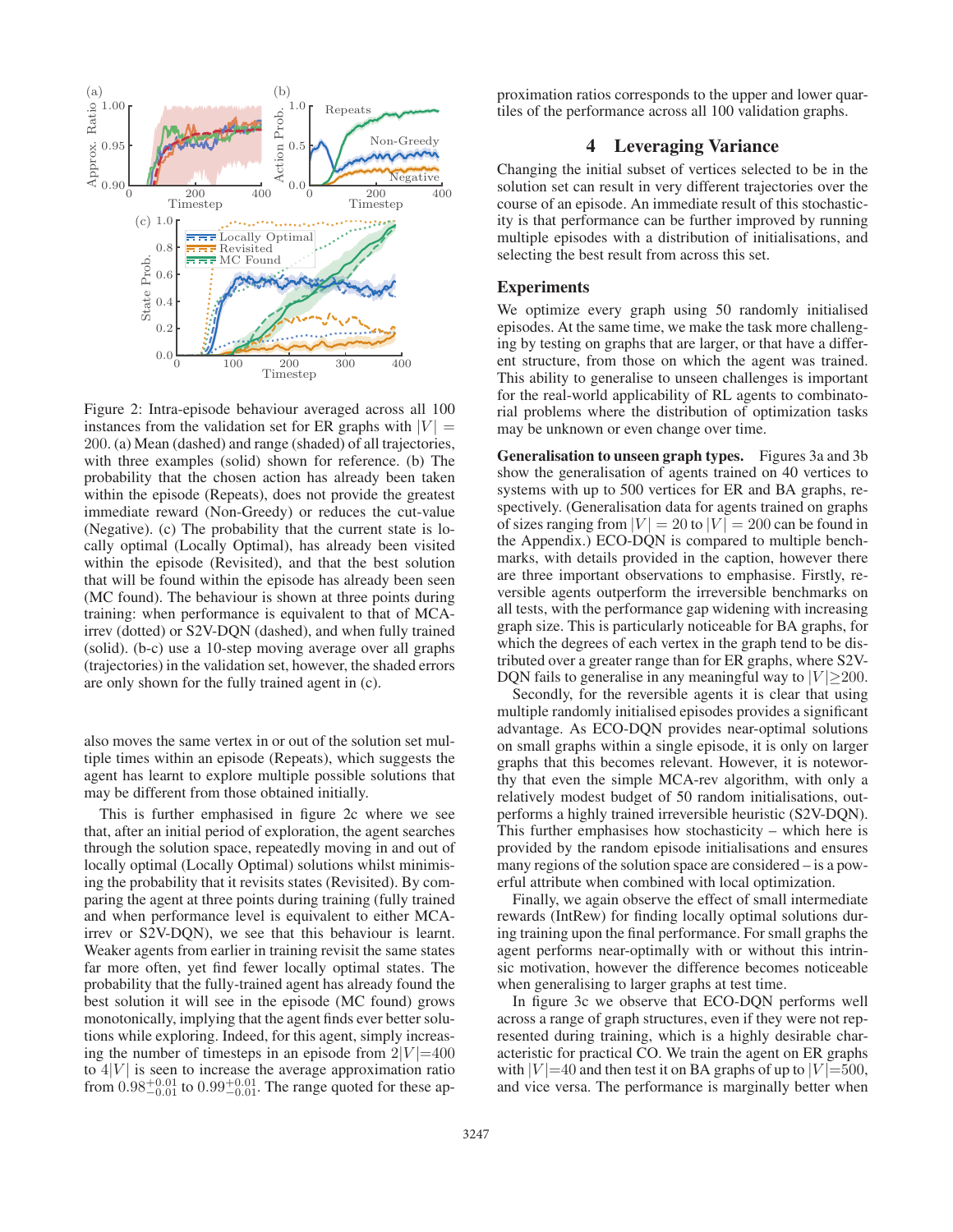

Figure 3: Generalisation of agents to unseen graph sizes and structures. (a-b) The performance of agents trained on ER and BA graphs of size  $|V| = 40$  tested on graphs of up to  $|V| = 500$  of the same type. ECO-DQN is shown with and without providing the intermediate rewards (IntRew) for finding locally optimal solutions during training, and is compared to the MCA-rev algorithm. Reversible agents are applied with 50 randomly initialised episodes to each of the 100 validation graphs for each type and size. The first marking on each bar is the average across every episode (the expected 'single-try' performance), with the upper limit extending to the average performance across different graphs. The vertical bars denote the 68 % confidence interval of this upper limit. Irreversible approaches are initialised with empty solution sets, and so only use 1 episode per graph. Note that S2V-DQN applied to BA graphs with  $|V|=500$  is not visible on these axes but has a value of  $0.49_{-0.11}^{+0.12}$ . (c) A comparison of how agents trained on only one of either ER or BA graphs with  $|V|=40$ , perform on larger graphs from both distributions.

testing on graphs from the same distribution as the training data, however this difference is negligible for  $|V| \leq 100$ . Furthermore, in every case deploying ECO-DQN with 50 randomly initialised episodes outperforms all other benchmarks (S2V-DQN and MCA), even when only ECO-DQN is trained on different graph types to the test data.

Generalization to real-world datasets. Finally, we test ECO-DQN on publicly available datasets. The "Physics" dataset consists of ten graphs – with  $|V|=125$ , exactly 6 connections per vertex and  $w_{ij} \in \{0, \pm 1\}$  – corresponding to Ising models of physical systems. The GSet is a well-investigated benchmark collection of graphs (Benlic and Hao 2013). We separately consider ten graphs, G1- G10, with  $|V|=800$ , and ten larger graphs, G22-G32, with  $|V|$  = 2000. For G1-G10 we utilise 50 randomly initialised episodes per graph, however for G22-G32 we use only a single episode per graph, due to the increased computational cost. We apply agents trained on ER graphs with  $|V|=200$ . The results are summarised in table 1, where ECO-DQN is seen to significantly outperform other approaches, even when restricted to use only a single episode per graph.

| Dataset        | ECO-DON | S <sub>2</sub> V-DON | MCA-(rev, irrev) |
|----------------|---------|----------------------|------------------|
| <b>Physics</b> | 1.000   | 0.928                | 0.879, 0.855     |
| $G1-10$        | 0.996   | 0.950                | 0.947, 0.913     |
| $G22-32$       | 0.971   | 0.919                | 0.883, 0.893     |

Table 1: Average performance on known benchmarks.

Despite the structure of graphs in the "Physics" dataset being distinct from the ER graphs on which the agent is trained, every instance in optimally solved. Averaged across all graphs, 37.6 % of episodes find an optimal solution and 90.4 % of these solutions are unique, demonstrating that, in conjunction with random initialisations, the agent is capable of finding many different optimal trajectories. Importantly, the structure of the GSet is distinct from that of the training data, with the first five instances in each tested set have only positive edges,  $w_{ij} \in \{0, 1\}.$ 

## 5 Summary and Outlook

This work introduces ECO-DQN, a new state-of-the-art RLbased algorithm for the Max-Cut problem that generalises well to unseen graph sizes and structures. We show that treating CO as an ongoing exploratory exercise in surpassing the best observed solution is a powerful approach to this NP-hard problem. In principle, our approach is applicable to any combinatorial problem defined on a graph.

ECO-DQN can initialise a search from any valid state, opening the door to combining it with other search heuristics. We obtained further improved performance with a simple "heuristic" of randomly initialised episodes, however, one could consider combining ECO-DQN with more sophisticated episode initialisation policies. Alternatively, ECO-DQN could also be initialised with solutions found by other optimization methods to further strengthen them. Also, we train our agents with highly discounted future rewards ( $\gamma$ = 0.95), and although this is found to provide strong performance, the relatively short-term reward horizon likely limits exploration to only local regions of the solution space. As such, it would be interesting to investigate longer reward-horizons, particularly when training on larger graphs. A more substantial avenue to explore would be to use a recurrent architecture to learn a useful representation of the episode history, as opposed to the hand-crafted representation that we describe in section 3.

Whilst these are paths towards further developing exploration-based CO, we believe that the strong performance already demonstrated would allow our approach to be applied in numerous practical settings. This is especially true for settings where many graphs of similar structure need to be optimized, such as protein folding (Perdomo-Ortiz et al. 2012) and portfolio optimization (Elsokkary et al. 2017; Venturelli and Kondratyev 2018).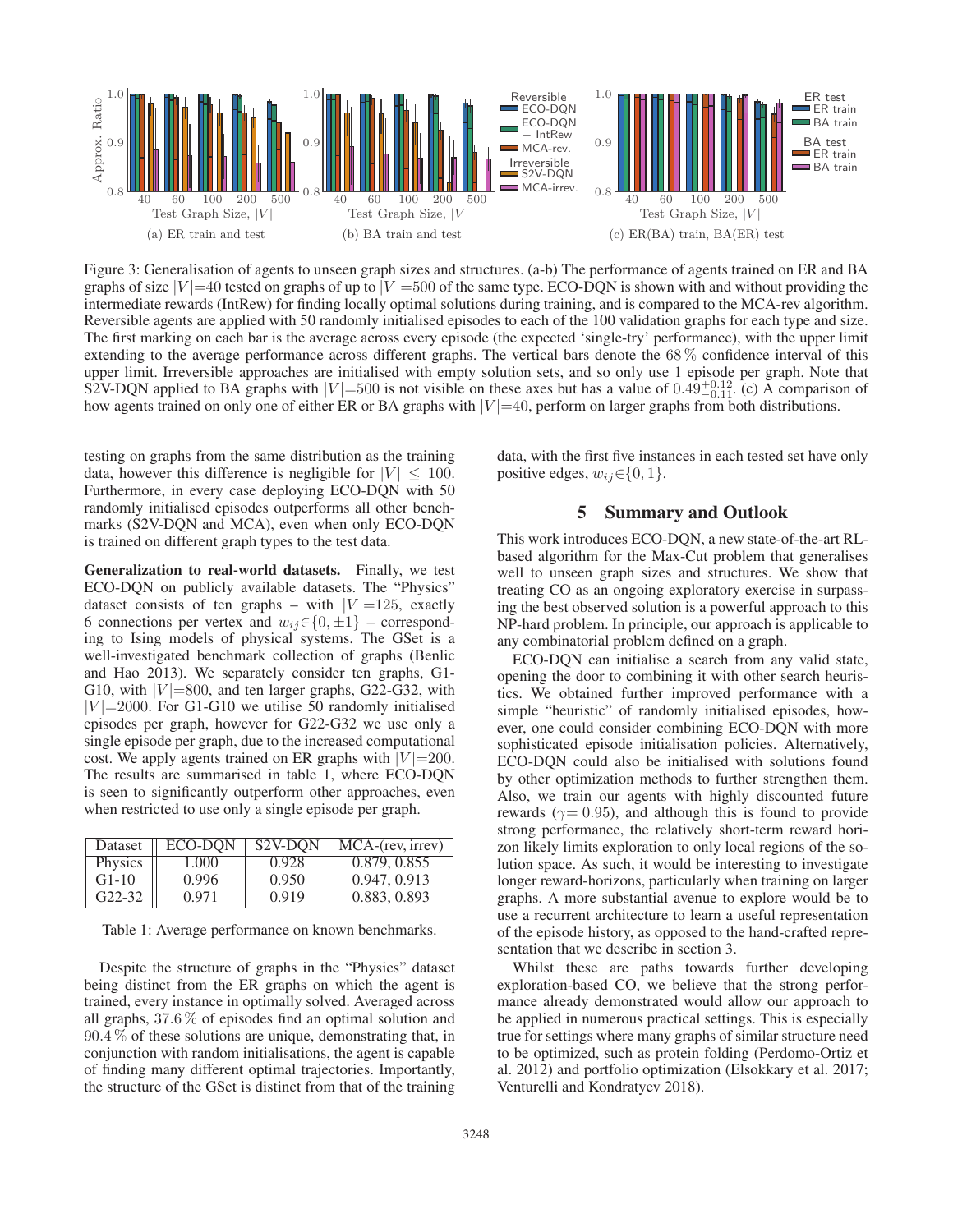| Test<br>Train | $ V =20$                            | $ V =40$                           | $ V =60$                                         | $ V =100$                                                  | $ V =200$                                        | $ V  = 500$                                                                                       | $ V =20$               | $ V =40$               | $ V =60$                                         | $ V =100$                                        | $ V =200$                                        | $ V  = 500$                   |
|---------------|-------------------------------------|------------------------------------|--------------------------------------------------|------------------------------------------------------------|--------------------------------------------------|---------------------------------------------------------------------------------------------------|------------------------|------------------------|--------------------------------------------------|--------------------------------------------------|--------------------------------------------------|-------------------------------|
| ER graphs     |                                     |                                    |                                                  |                                                            | BA graphs                                        |                                                                                                   |                        |                        |                                                  |                                                  |                                                  |                               |
| $ V =20$      | $\frac{+0.01}{-0.01}$<br>$0.99^{+}$ | $1.00^\circ$<br>$^{+0.00}_{-0.00}$ | $1.00^{+0.00}_{-0.00}$                           | $1.00^{+0.00}_{-0.00}$                                     | $0.98^{+0.01}_{-0.01}$                           | $0.95^{+0.01}_{-0.01}$                                                                            | $1.00^{+0.00}_{-0.00}$ | $1.00^{+0.00}_{-0.00}$ | $1.00^{+0.00}_{-0.00}$                           | $^{+0.00}_{-0.00}$<br>$4.00^{+1}$                | $0.99^{+0.01}_{-0.01}$                           | $0.98^{-}$<br>$-0.01$         |
| $ V  = 40$    |                                     | $1.00_{-0.00}^{+0.00}$             |                                                  |                                                            |                                                  |                                                                                                   |                        | $1.00_{-0.00}^{+0.00}$ |                                                  |                                                  |                                                  | 0.01<br>$0.98^{+}$            |
| $ V =60$      | __                                  |                                    | $1.00^{+0.00}_{-0.00}$<br>$1.00^{+0.00}_{-0.00}$ | $\substack{1.00^{+0.00}_{-0.00} \\ 1.00^{+0.00}_{-0.00} }$ | $1.00^{+0.00}_{-0.00}$<br>$1.00^{+0.00}_{-0.00}$ | $0.98^{+0.01}_{-0.01}$<br>0.99 <sup>+0.01</sup><br>0.99 <sup>+0.01</sup><br>1.00 <sup>+0.00</sup> | __                     |                        | $1.00^{+0.00}_{-0.00}$<br>$1.00^{+0.00}_{-0.00}$ | $1.00^{+0.00}_{-0.00}$<br>$1.00^{+0.00}_{-0.00}$ | $1.00^{+0.00}_{-0.00}$<br>$1.00^{+0.00}_{-0.00}$ | 0.01<br>$0.99^{+}$<br>$-0.01$ |
| $ V =100$     | __                                  |                                    |                                                  | $1.00_{-0.00}^{+0.00}$                                     | $1.00_{-0.00}^{+0.00}$                           |                                                                                                   | __                     |                        |                                                  | $1.00_{-0.00}^{+0.00}$                           | $1.00_{-0.00}^{+0.00}$                           | 0.01<br>$0.98^{+7}$<br>0.01   |
| $ V =200$     |                                     |                                    |                                                  |                                                            | $1.00\substack{+0.00\\-0.00}$                    | $1.00\substack{+0.00\\-0.00}$                                                                     |                        |                        |                                                  |                                                  | $0.99_{-0.01}^{+0.01}$                           | $0.98_{-0.01}^{+0.01}$        |

Table 2: Generalisation performance of ECO-DQN, using 50 randomly initialised episodes per graph.

### Acknowledgements

The authors would like to thank D. Chermoshentsev and A. Boev. A.L.'s research is partially supported by Russian Science Foundation (19-71-10092).

### Appendix

Code and graph availability. Source code, including experimental scripts and all testing and validation graphs, can be found at https://github.com/tomdbar/eco-dqn.

Graphs were generated with the NetworkX Python package (Hagberg, Schult, and Swart 2008). For ER graphs, a connection probability of 0.15 is used. The BA graphs have an average degree of 4. To produce our target graphs we then randomly set all non-zero edges to  $\pm 1$ .

MPNN architecture. The initial embedding for each vertex,  $v$ , is given by

$$
\mu_v^0 = \text{relu}(\theta_1 x_v) \tag{4}
$$

where  $x_v \in \mathbb{R}^m$  is the input vector of observations and  $\theta_1 \in \mathbb{R}^{m \times n}$ . We also learn embeddings describing the connections to each vertex  $v$ ,

$$
\xi_v = \text{relu}\Big(\theta_3\big[\tfrac{1}{|N(v)|}\sum_{u \in N(v)} \text{relu}\big(\theta_2[w_{uv}, x_u]\big), |N(v)|\big]\Big),\tag{5}
$$

where  $\theta_2 \in \mathbb{R}^{m+1 \times n-1}$ ,  $\theta_3 \in \mathbb{R}^{n \times n}$  and square bracket denote concatenation. The embeddings at each vertex are then updated according to

$$
m_v^{k+1} = \text{relu}\left(\theta_{4,k}\left[\frac{1}{|N(v)|}\sum_{u \in N(v)} w_{uv}\mu_u^k, \xi_v\right]\right), \quad (6)
$$

$$
\mu_v^{k+1} = \text{relu}\Big(\theta_{5,k}\big[\mu_v^k, m_v^{k+1}\big]\Big),\tag{7}
$$

where  $\{\theta_{4,k}, \theta_{5,k}\}\in \mathbb{R}^{2n \times n}$ . After K rounds of message passing, the Q-value for a vertex is read out using the final embeddings across the entire graph,

$$
Q_v = \theta_7 \left[ \text{relu}\big(\theta_6 \frac{1}{|V|} \sum_{u \in V} \mu_u^K\big), \mu_v^K \right],\tag{8}
$$

with  $\theta_6 \in \mathbb{R}^{n \times n}$  and  $\theta_7 \in \mathbb{R}^{2n}$ .

In this work we use  $n=64$  dimensional embedding vectors, and have  $K=3$  rounds of message passing. However, many different MPNN implementations can be used with good success. In general, what is important is that the network be capable of capturing relevant information about the local neighbourhood of a vertex.

Training details. The Q-learning algorithm for ECO-DQN is shown in algorithm 1. All agents are trained with a minibatch sizes of 64 and  $k=32$  actions per step of gradient descent. The learning rate is 10−<sup>4</sup> and the exploration rate is linearly decreased from  $\varepsilon=1$  to  $\varepsilon=0.05$  over the first  $\sim$ 10% of training. We use the same MPNN for both S2V-DQN and ECO-DQN. We verify that this network properly represents S2V-DQN by reproducing its performance on the 'Physics' dataset at the level reported in the original work by Khalil *et al.* (2017). During the training of an irreversible agent's Q-network, the predictions of the Q-values produced by the target network are clipped to be strictly non-negative. This clipping is also used by Khalil *et al.* and is empirically observed to improve and stabilise training.

| <b>Algorithm 1:</b> Q-learning for ECO-DQN                                                                                                                   |  |  |  |  |  |
|--------------------------------------------------------------------------------------------------------------------------------------------------------------|--|--|--|--|--|
| Initialize experience replay memory $\overline{\mathcal{M}}$ .                                                                                               |  |  |  |  |  |
| for each episode do                                                                                                                                          |  |  |  |  |  |
| Sample a graph $G(V, W)$ from distribution $D$                                                                                                               |  |  |  |  |  |
| Initialise a random solution set, $S_0 \subset V$                                                                                                            |  |  |  |  |  |
| for each step $t$ in the episode do                                                                                                                          |  |  |  |  |  |
|                                                                                                                                                              |  |  |  |  |  |
| $v_t = \begin{cases} \text{choose random } v' \in V, \\ \text{argmax}_{v' \in V} Q(S_t, v'; \theta), \text{ otherwise} \end{cases}$ with prob. $\varepsilon$ |  |  |  |  |  |
| $S_{t+1} := \begin{cases} S_t \cup \{v_t\}, & \text{if } v_t \notin S_t \\ S_t \setminus \{v_t\}, & \text{if } v_t \in S_t \end{cases}$                      |  |  |  |  |  |
|                                                                                                                                                              |  |  |  |  |  |
| Add tuple $(S_t, v_t, \mathcal{R}_t, S_{t+1})$ to M                                                                                                          |  |  |  |  |  |
| <b>if</b> t mod $k = 0$ then                                                                                                                                 |  |  |  |  |  |
| Sample minibatch $B \sim M$                                                                                                                                  |  |  |  |  |  |
| Update $\theta$ by SGD for B                                                                                                                                 |  |  |  |  |  |
| end                                                                                                                                                          |  |  |  |  |  |
| end                                                                                                                                                          |  |  |  |  |  |
| end                                                                                                                                                          |  |  |  |  |  |
| return $\theta$                                                                                                                                              |  |  |  |  |  |

Extended data. ECO-DQN's generalisation performance on ER and BA graphs is shown in table 2.

ECO-DQN and S2V-DQN have a similar computational

| Graph size | ECO-DON              | MCA-(rev, irrev)     |
|------------|----------------------|----------------------|
| $ V =20$   | $(0.29 \pm 0.06)$ ms | $(0.10 \pm 0.02)$ ms |
| $ V =500$  | $(6.64 \pm 0.09)$ ms | $(1.38 \pm 0.06)$ ms |

Table 3: Time per action for ECO-DQN and the greedy MCA algorithms across different graph sizes. Experiments were performed on NVIDIA Tesla M60 GPUs.